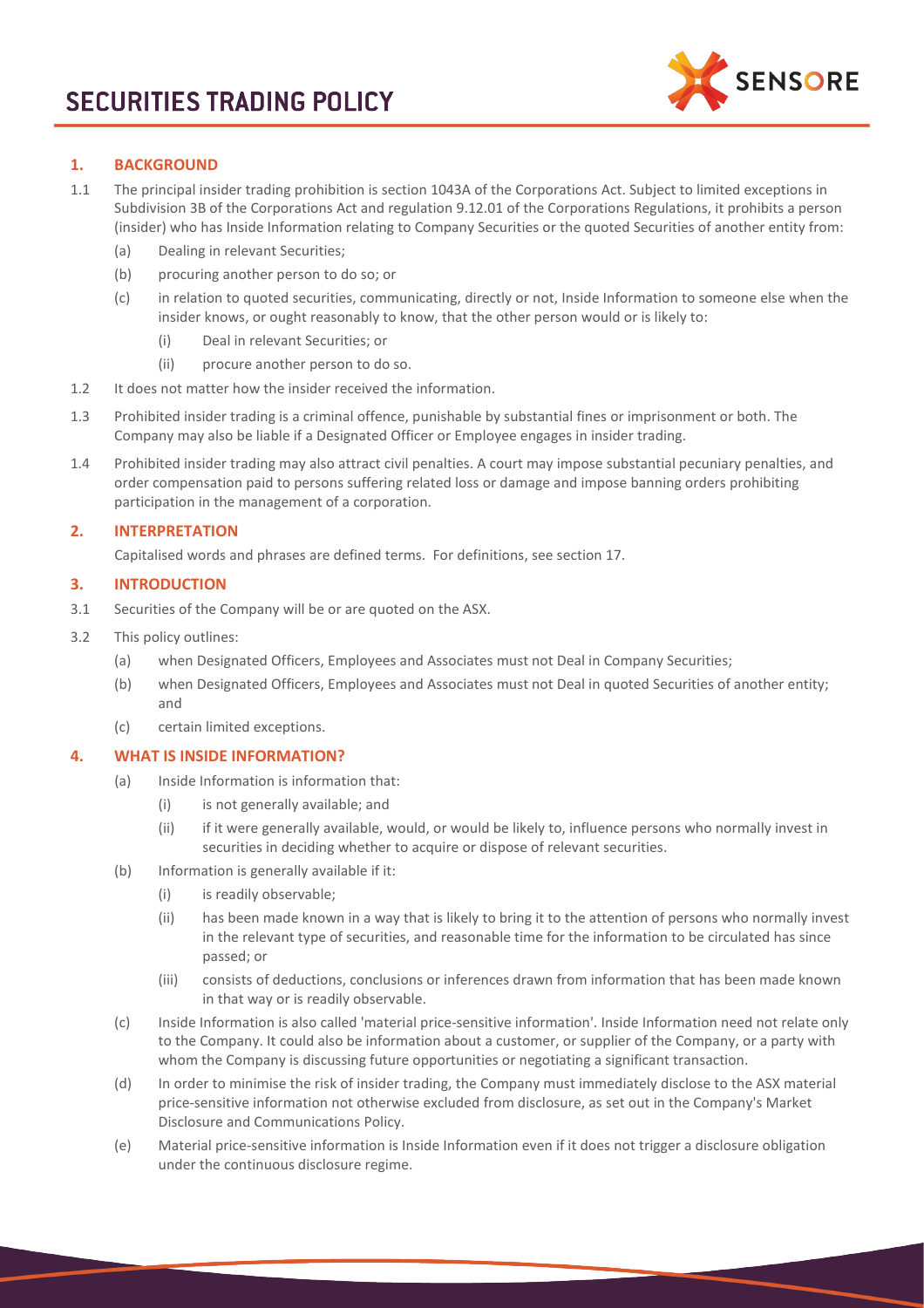

## **5. WHAT IS DEALING IN SECURITIES?**

- 5.1 Dealing in Securities includes:
	- (a) applying for, acquiring or disposing of, Securities;
	- (b) entering into an agreement to do so; and
	- (c) granting, accepting, acquiring, disposing, exercising or discharging an option or other right or obligation to acquire or dispose of Securities.
- 5.2 Dealing in Company Securities can include, but is not limited to:
	- (a) buying or selling Company Securities by way of an on-market or off-market transaction;
	- (b) granting, acquiring or disposing of a beneficial interest in Company Securities, such as through a trust that holds Company Securities;
	- (c) applying for, acquiring or exercising options or rights over Company Securities;
	- (d) acquiring Company Securities (or an interest in Company Securities) under any employee share plan operated by the Company;
	- (e) accepting, or taking up entitlements under, a dividend reinvestment plan, rights issue, bonus issue, share purchase plan or any other offer of Securities made by the Company;
	- (f) accepting an offer under a takeover bid for Company Securities;
	- (g) entering into a Derivative; and
	- (h) agreeing to do any of the above things.

## **6. WHEN EMPLOYEES OR THEIR ASSOCIATES MUST NOT DEAL**

An Employee (who is not a Designated Officer) or their Associate must not, in any circumstances, Deal or procure another person to Deal in Company Securities or quoted Securities of another entity if they have Inside Information in relation to Company Securities or Securities relating to that other entity and a limited exception to the relevant prohibition in section 1043A of the Corporations Act does not apply in relation to the Dealing or proposed Dealing, or the procuring or proposed procuring of a Dealing, as the case may be.

# **7. EXCEPTION**

- 7.1 An Employee (who is not a Designated Officer) or their Associate may:
	- (a) Deal in Company Securities if:
		- (i) they do not have Inside Information in relation to Company Securities; or
		- (ii) they have Inside Information but a limited exception to the relevant prohibition in section 1043A of the Corporations Act applies in relation to the Dealing or proposed Dealing; and
	- (b) Deal in quoted Securities of another entity if:
		- (i) they do not have Inside Information in relation to that other entity; or
		- (ii) they have Inside Information in relation to that other entity but a limited exception to the relevant prohibition in section 1043A of the Corporations Act applies in relation to the Dealing or proposed Dealing.

## **8. WHEN A DESIGNATED OFFICER OR THEIR ASSOCIATE MUST NOT DEAL**

- 8.1 A Designated Officer or their Associate must not, in any circumstances, Deal or procure another person to Deal in Company Securities if they have Inside Information in relation to Company Securities and a limited exception to the relevant prohibition in section 1043A of the Corporations Act does not apply to the Dealing, the proposed Dealing, or the procuring or proposed procuring of a Dealing, as the case may be.
- 8.2 A Designated Officer or their Associate must not Deal, or procure another person to Deal, in Securities relating to another entity if they have Inside Information in relation to those Securities and a limited exception to the relevant prohibition in section 1043A of the Corporations Act does not apply to the Dealing, the proposed Dealing, or the procuring or proposed procuring of a Dealing, as the case may be.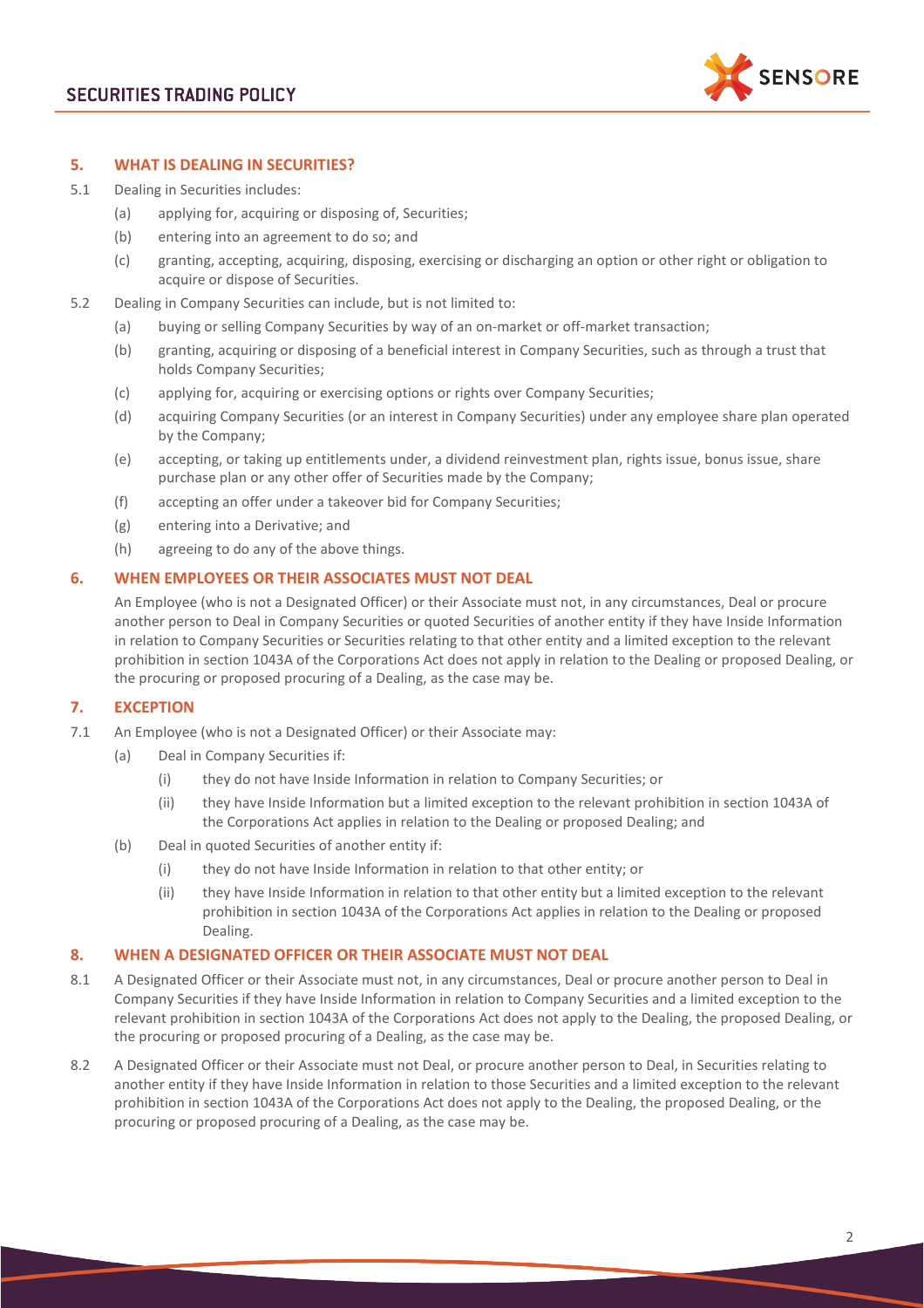

# **9. EXCEPTIONS**

- 9.1 A Designated Officer or their Associate may Deal or procure another person to Deal in Company Securities if:
	- (a) they do not have Inside Information; or
	- (b) they have Inside Information where a limited exception to the relevant prohibition in section 1043A would apply to the proposed Dealing, or proposed procuring of a Dealing, as the case may be,

and has complied with section [9.2.](#page-2-0)

- <span id="page-2-1"></span><span id="page-2-0"></span>9.2 A Designated Officer or their Associate may Deal in Company Securities only in the following trading windows:
	- (a) during the one month period beginning at the close of trading on the day after the dates on which:
		- (i) the Company announces its half-yearly results to the ASX;
		- (ii) the Company announces its full year results to the ASX;
		- (iii) the Company holds its annual general meeting (assuming an update of the full year's results is given at the meeting); and
		- (iv) any additional periods determined by the Board from time to time; and
	- (b) if they have complied with section [10.](#page-3-0)
- 9.3 The availability of any trading window may be varied, suspended or terminated by the Board at any time.
- 9.4 Periods other than those designated in or under section [9.2\(a\)](#page-2-1) are prohibited periods.
- 9.5 Section [9.2](#page-2-0) does not apply to Dealing by a Designated Officer or their Associate that involves or results directly from any of the following, provided that the Designation Officer has provided notification in accordance with section [10:](#page-3-0)
	- (a) Dealing in Company Securities under an offer or invitation made by the Company to all or most of its ordinary shareholders – such as an offer or invitation under a rights issue, bonus issue, share purchase plan, dividend reinvestment plan, equal access buy-back or in lieu of a cash dividend (and including, without limitation, decisions relating to whether or not to take up entitlements, and the sale of entitlements required to provide for the take up of the balance of entitlements, under a renounceable rights issue) – or under an equal reduction of capital undertaken by the Company;
	- (b) undertaking to accept, or accepting, an offer for Company Securities made under a takeover bid or disposing of Company Securities under a court-approved compromise or arrangement under Part 5.1 of the Corporations Act;
	- (c) Dealing in units of or interests in, a fund or other scheme (other than a scheme investing primarily in Company Securities) where the assets of that fund or scheme are invested at a third party's sole discretion;
	- (d) where the Designated Officer or their Associate is the trustee of a trust, Dealing in Company Securities by that trust provided that neither the Designated Officer nor any Associate is a beneficiary of the trust and any decision to trade during a prohibited period is taken entirely independently of the Designated Officer or their Associate;
	- (e) disposal of Company Securities effected by a change in the trustee of a trust;
	- (f) accepting an offer to acquire Company Securities, or acquiring Company Securities, under any employee share plan that the Board from time to time determines is a plan to which this section applies;
	- (g) the exercise (including automatic exercise on vesting, but not the sale of Company Securities following exercise) of an option or right under an employee share plan, or the conversion of a convertible security, where the final date for exercise or conversion falls during a prohibited period; and the Company has been in an exceptionally long prohibited period or has had a number of consecutive prohibited periods and exercise or conversion could not reasonably have occurred outside a prohibited period;
	- (h) the forfeiture, lapse, cancellation or surrender of Company Securities under an employee share plan; or
	- (i) an off-market transaction involving the transfer or other disposal of Company Securities between a Designated Officer or Associate and any of the following:
		- (i) an Associate of the relevant Designated Officer (or, in the case of an Associate, the Designated Officer);
		- (ii) a company, trust or other entity over which the relevant Designated Officer or Associate of that Designated Officer has control or significant influence (whether alone or jointly with any of their Close Associates); or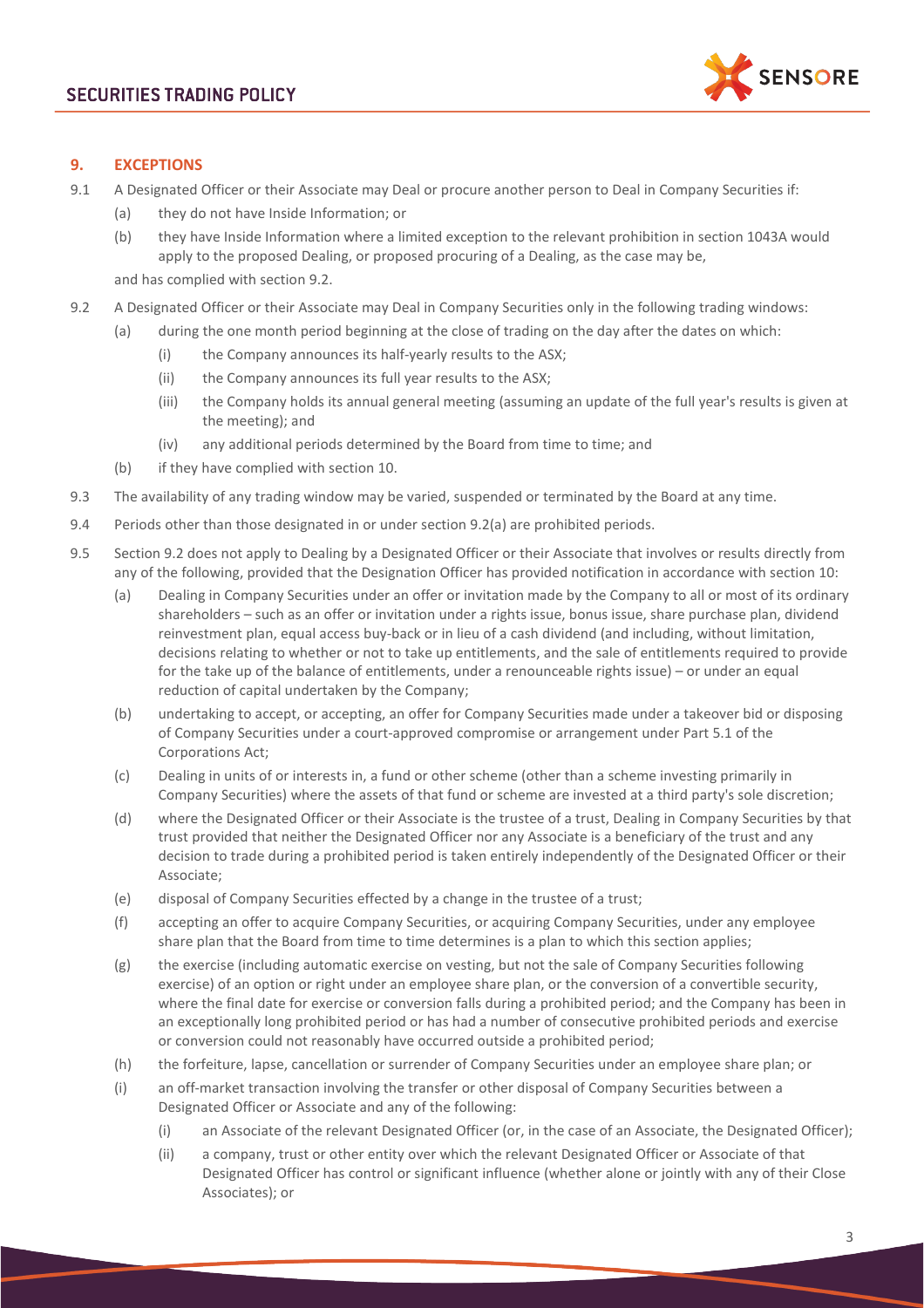

- (iii) a superannuation fund or other pension or saving scheme in which the relevant Designated Officer or an Associate of that Designated Officer is a beneficiary.
- 9.6 All such Dealing is subject to the overriding insider trading prohibition that is, a Designated Officer or Associate must not Deal if they possess Inside Information in relation to Company Securities and the Dealing would contravene a relevant prohibition in section 1043A of the Corporations Act.

# <span id="page-3-0"></span>**10. OBTAINING CLEARANCE**

- <span id="page-3-3"></span>10.1 If a Designated Officer proposes to Deal in Company Securities outside the trading periods, he or she must, prior to such Dealing, provide:
	- (a) written notice of his or her intention to the Clearance Officer; and
	- (b) confirmation that he or she is not in possession of Inside Information,

in the form of the template in Appendix A. After such Dealing, the Designated Officer must provide the Clearance Officer with a transaction confirmation.

- 10.2 The Clearance Officer may give a Clearance in exceptional circumstances.
- <span id="page-3-2"></span><span id="page-3-1"></span>10.3 Exceptional circumstances may include:
	- (a) if a person is required by court order, or enforceable undertaking (e.g., in a bona fide family settlement) to transfer or sell Company Securities or there is another overriding legal requirement to do so;
	- (b) if a person has a pressing financial commitment that cannot otherwise be satisfied and all reasonable alternatives have been investigated; or
	- (c) any other circumstances determined by the relevant Clearance Officer that warrant the granting of a Clearance.
- 10.4 A tax liability will not generally constitute a pressing financial commitment unless it fits the definition in section [10.3\(b\).](#page-3-1)
- 10.5 A Clearance Officer may delegate his or her authority in writing to an appropriate person in the event of illness or absence, provided that person is not a member of the class for which they are the Clearance Officer.
- 10.6 The Clearance Officer has discretion to determine that circumstances other than those outlined in section [10.3](#page-3-2) nevertheless warrant Clearance.
- 10.7 Clearance will not be given:
	- (a) retrospectively;
	- (b) if there is a matter about which there is Inside Information in relation to Company Securities (regardless of whether the applicant is aware of it) when Clearance is requested; or
	- (c) if there is other reason to believe that the proposed Dealing breaches this policy.
- 10.8 A request for Clearance must:
	- (a) be in writing and given by hand or email to the Clearance Officer at least five business days prior to the proposed disposal of Company Securities;
	- (b) set out the number of Company Securities proposed to be disposed of, and whether the proposed transaction will be on-market or off-market; and
	- (c) include:
		- (i) sufficient information to demonstrate exceptional circumstances and that the proposed disposal is the only reasonable course of action available to the applicant; and
		- (ii) a declaration that the applicant does not believe they have any Inside Information.

<span id="page-3-5"></span>A template request is included in Appendix A.

- <span id="page-3-4"></span>10.9 The Clearance Officer must:
	- (a) keep a written record of:
		- (i) any information or request received in connection with this policy; and
		- (ii) any Clearance given; and
	- (b) send a copy of that record to the Company Secretary for keeping.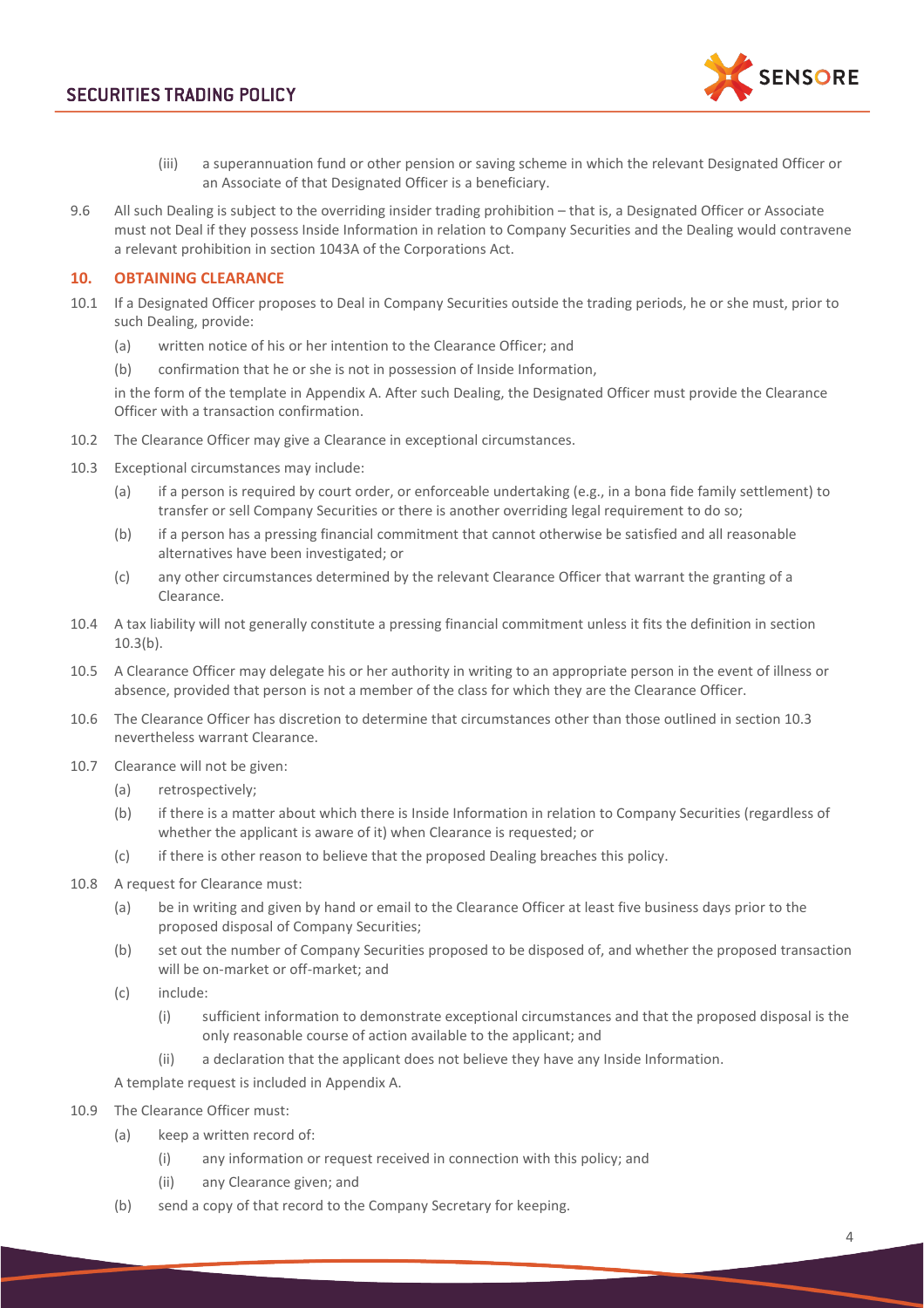

10.10 The Company Secretary must keep a file of materials received under sections [10.1](#page-3-3) and [10.9.](#page-3-4)

10.11 A Clearance:

- (a) must be in writing and may be given by hand or emailed;
- (b) will only be given if the Clearance Officer is satisfied that the applicant does not possess Inside Information and the circumstances are exceptional;
- (c) cannot extend for more than 10 business days (with the effect that the relevant sale or disposal must be commenced within that period); and
- (d) lapses immediately if the applicant begins to possess Inside Information.
- 10.12 A Clearance is not an endorsement. Designated Officers, Employees and Associates remain responsible for their compliance with this policy and the Corporations Act.

## **11. DEALINGS BY AN ASSOCIATE**

- <span id="page-4-0"></span>11.1 If a Designated Officer must not Deal in Company Securities, they must prevent such Dealing by their Associate.
- <span id="page-4-1"></span>11.2 A Designated Officer must:
	- (a) inform any Associate of the periods during which the Designated Officer must not Deal in Company Securities;
	- (b) inform any Associate that they must not Deal in Company Securities on a speculative basis; and
	- (c) request any Associate to inform the Designated Officer immediately after Dealing in Company Securities.
- 11.3 A Designated Officer does not have to comply with section[s 11.1](#page-4-0) and [11.2](#page-4-1) to the extent that compliance would breach their obligation of confidence to the Group.

## <span id="page-4-2"></span>**12. COMMUNICATING INSIDE INFORMATION**

- 12.1 A Designated Officer, Employee or Associate must not directly or indirectly communicate Inside Information in relation to Company Securities or quoted Securities relating to another entity, if they know, or ought reasonably to know, that the other person would be likely to:
	- (a) Deal in the relevant Securities; or
	- (b) procure another person to so Deal,

in contravention of any of the prohibitions in section 1043A of the Corporations Act.

12.2 The provisions of section [12](#page-4-2) do not limit, and are additional to, other duties of confidentiality.

#### **13. NOTICE OF CHANGE IN DIRECTOR'S INTEREST**

- 13.1 If a Designated Officer is a director, they must ensure that an Appendix 3Y Change of Directors' Interest Notice is completed and provided to the Company Secretary within 2 business days after the completion of any Dealing in Company Securities or the Securities of a related body corporate.
- 13.2 The Company Secretary must provide the Appendix 3Y notice to the ASX within five business days after the transaction's commencement.

### **14. SPECULATIVE DEALING**

A Designated Officer must not Deal in Company Securities on considerations of a Short-Term Nature.

## **15. DERIVATIVES**

- 15.1 The Company may grant securities, options or performance rights to its employees as part of their remuneration entitlements. These grants will usually be subject to the satisfaction of performance or time-based hurdles before they vest in the Employee or Designated Officer. The use of Derivatives over unvested Company Securities may allow value to be realised from those Securities even if performance hurdles have not been met which would break the intended connection between staff performance and shareholder best interests. Additionally, the hedging of remuneration by key management personnel of the Group is prohibited by Part 2D.7 of the Corporations Act.
- 15.2 Accordingly, Employees and Designated Officers are not permitted to use Derivatives in relation to any unvested Company Securities in any way.
- 15.3 Employees and Designated Officers may use Derivatives in relation to vested Company Securities, provided any Dealing complies with the balance of this policy.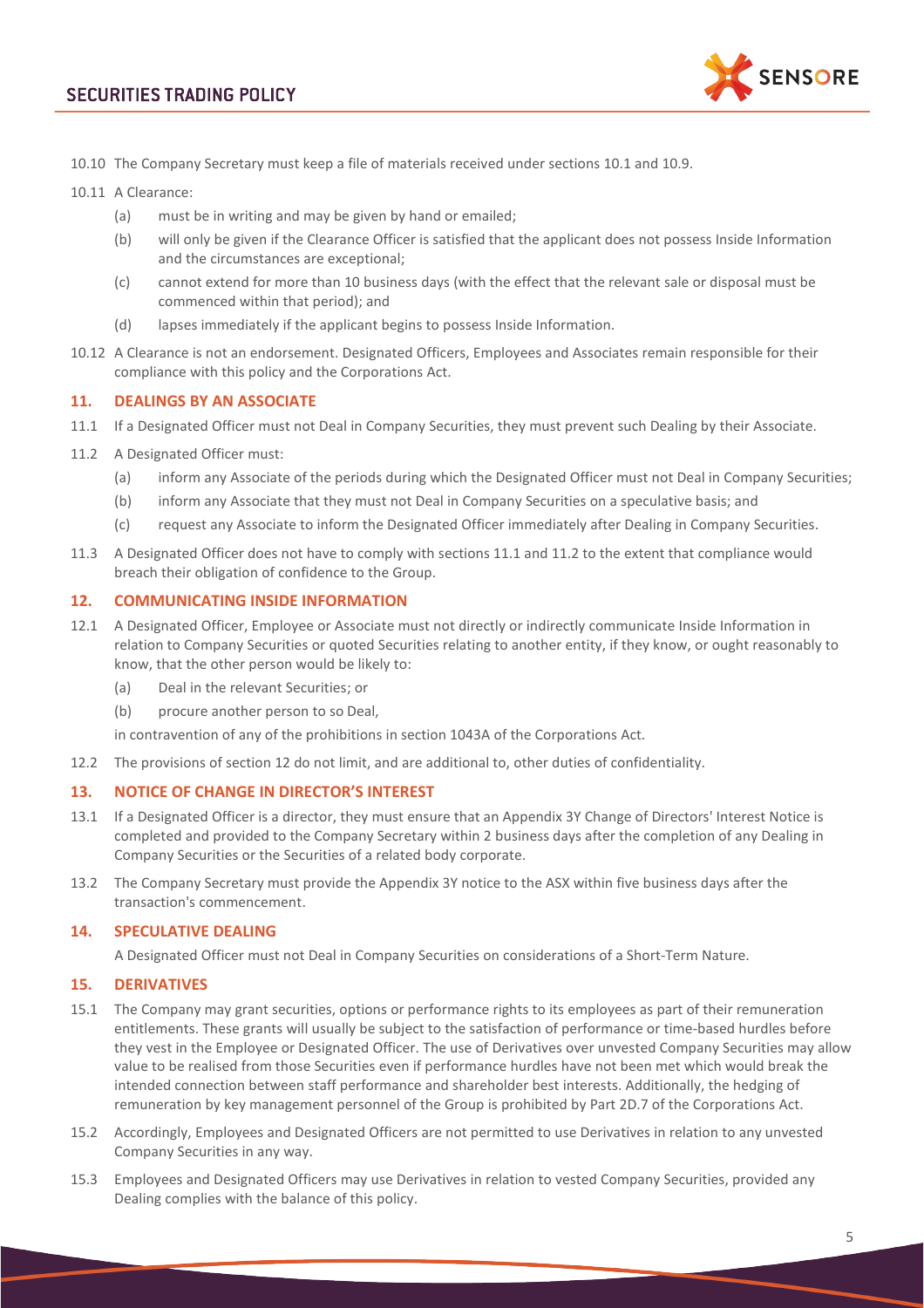

# **16. MARGIN LOANS**

- 16.1 Margin loans to support an investment in Company Securities can compromise compliance with this policy, as the loan's terms may compel the sale of Company Securities during a prohibited period or when the Employee or Designated Officer has relevant Inside Information.
- 16.2 Accordingly, Employees and Designated Officers are prohibited from entering into margin loan arrangements to fund the acquisition of Company Securities or in relation to which Company Securities may be used as security against loan repayment.

# <span id="page-5-0"></span>**17. DEFINED TERMS**

**Associate** means someone that a Designated Officer or Employee can be regarded as having investment control or influence over, including a:

- (a) family member (including a child);
- (b) nominee of the person (including an investment manager or adviser managing funds on the person's behalf);
- (c) trust of which the person, or any family member, or any family-controlled company is the trustee or a beneficiary (including through the exercise of a discretion);
- (d) person in partnership with the person or a connected person mentioned above; and
- (e) body corporate that the person controls.

**ASX** means ASX Limited ACN 008 624 691 or the Australian Securities Exchange, a financial market operated by it, as the context requires.

**Board** means the directors of the Company from time to time, acting as a board.

**Business Partner** means a business partner and / or a holder of an interest in a controlled entity.

**Clearance** means permission given to a Designated Officer, Employee, or Associate to sell or otherwise dispose of, but not buy, Company Securities in circumstances otherwise prohibited by this policy.

#### **Clearance Officer** means:

- (a) for an Employee, the Company Secretary;
- (b) for a Designated Officer who is not a director, the chief executive officer of the Company;
- (c) for the Company Secretary, the chair of the Board;
- (d) for a director (except the chair of the Board), the chair of the Board;
- (e) for the general counsel (where appointed) or Company Secretary, the chair of the Board;
- (f) for the chair of the Board, the chair of the Audit and Risk Committee; and
- (g) for an Associate, the Clearance Officer of their principal.

**Company** means SensOre Ltd. ACN 637 198 531.

**Company Secretary** means the company secretary of the Company.

**Company Securities** include Securities and Derivatives of the Company.

**Corporations Act** means *Corporations Act 2001* (Cth).

**Dealing** has the meaning given in section 5, and **Deal** has a corresponding meaning.

**Derivatives** has the meaning given in the Corporations Act, and includes the following if they relate to or derive their value from Company Securities: put or call options, forward contracts, futures, warrants, depositary receipts, structured financial products, swaps, contracts for difference, spread bets, caps and collars, and any other hedging or investment arrangement.

**Designated Officer** means any director of the Company and each other person with authority and responsibility, whether direct or not, for the planning, direction and control of the Company's activities (i.e., key management personnel).

**Employee** includes, in addition to any Group employee, any contractor or consultant whose terms of engagement incorporate this policy, and any Business Partner.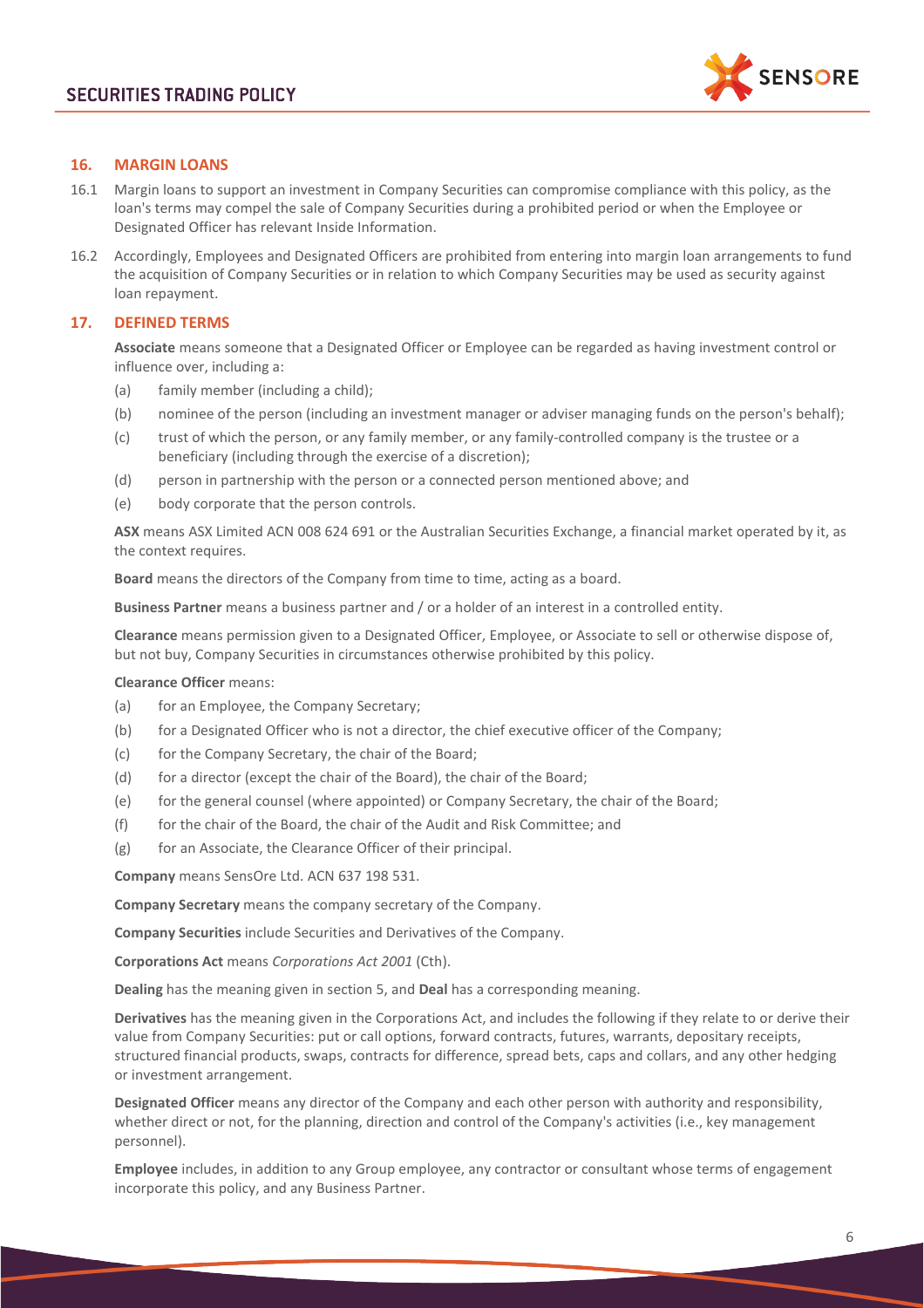

**Group** means the Company and each of its controlled entities, including trusts.

**Inside Information** has the meaning given in section [4.](#page-0-0)

**Securities** include shares (including ordinary and preference shares), debentures, any legal or equitable right or interest in shares or debentures, options, convertible notes, Derivatives, interests in managed investment schemes and other financial products as defined by the Corporations Act.

**Short-Term Nature** means any purchase and sale of Company Securities where both transactions occur within a period of six months or less.

## **18. BREACH**

A breach of this policy is serious and may lead to disciplinary action, up to and including dismissal.

### **19. ASSISTANCE AND ADDITIONAL INFORMATION**

Anyone who has information that they consider might be Inside Information and is unsure whether they can Deal in Company Securities or Securities of another quoted entity should contact their Clearance Officer for assistance and additional information.

#### **20. DISTRIBUTION**

This policy must be distributed to all Employees and Designated Officers.

## **21. AMENDMENT**

- 21.1 Amendments to this policy not of a purely administrative nature must be approved by the Board.
- 21.2 Amendments to this policy that relate to:
	- (a) prohibited periods;
	- (b) exclusions from its operation; or
	- (c) exceptional circumstances in which trading may be permitted during a prohibited period,

or are otherwise material, must be given to the ASX by the Company Secretary for release to the market.

#### **22. REVIEW AND CHANGES TO THIS POLICY**

- 22.1 The Board will review this policy periodically to ensure that it is operating effectively and whether any changes are required.
- 22.2 The Board may change this policy from time to time by resolution.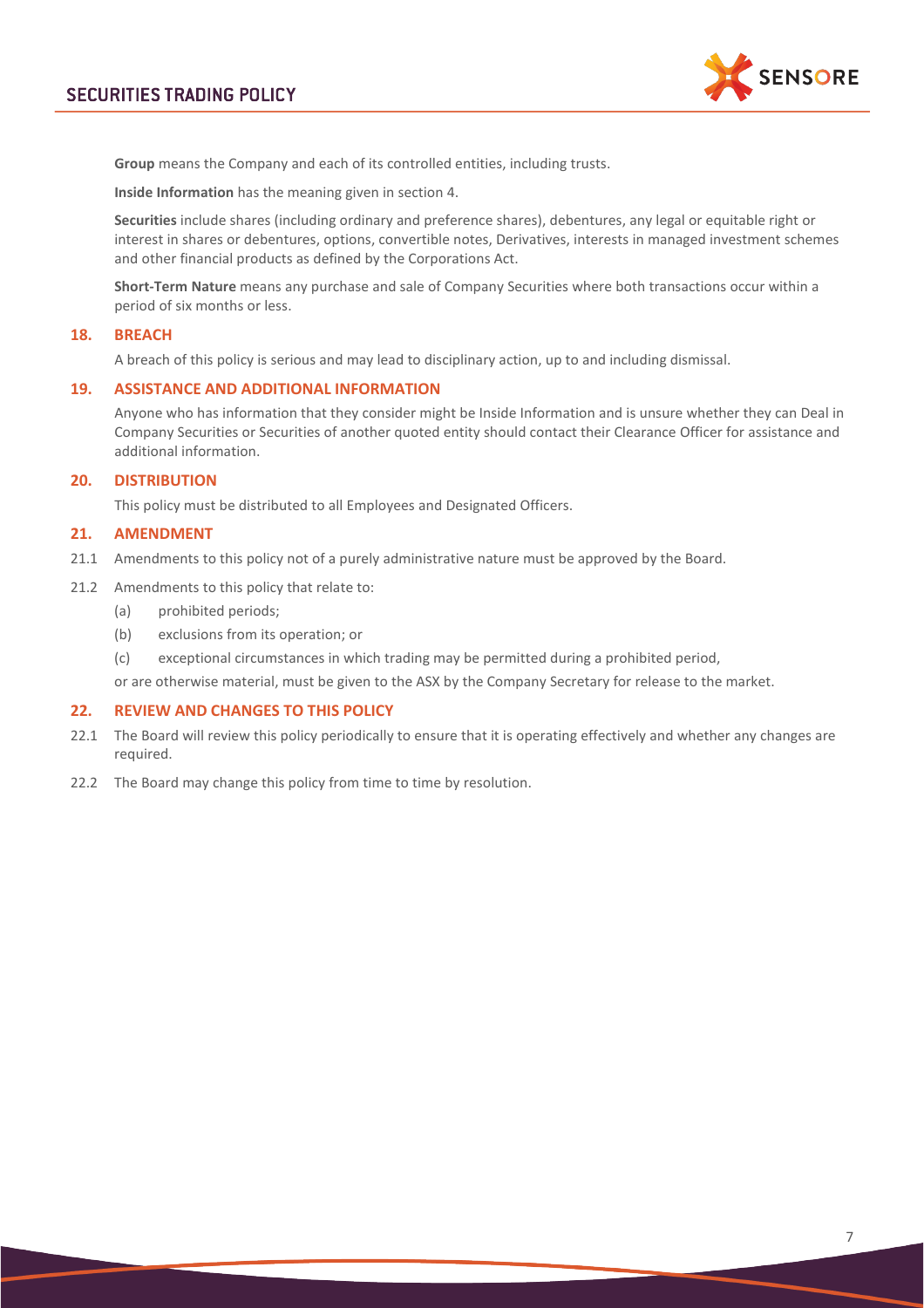

# **23. APPENDIX A – NOTICE OF INTENTION TO DEAL / REQUEST FOR CLEARANCE**

### [*insert date*]

The Chairman / Company Secretary SensOre Limited ACN 637 198 531 Level 3, 10 Queen Street Melbourne VIC 3000

#### **TRADING OF COMPANY SECURITIES**

In accordance with section [10](#page-3-0) of SensOre Ltd's (the Company) securities trading policy, I give notice to you that I am proposing to Deal with Company Securities in the following manner:

- ☐ buy Company Securities
- ☐ sell Company Securities
- $\Box$  transfer Company Securities vested under an equity incentive plan to me
- $\Box$  transfer Company Securities to a related party (e.g., family company, trust or superannuation fund)
- $\Box$  exercise options over Company Securities
- $\Box$  utilise derivatives and enter into a hedging transaction

The number of securities that I propose to Deal with is [*insert number of shares*].

The transaction will be carried out [*Select either ~on-market~off-market*].

I confirm that I have no inside information and will comply with the balance of SensOre's securities trading policy in relation to my Dealing.

I agree to notify the Company Secretary of the results of this action for the purposes of disclosure in the annual report or to the ASX.

I **[***~attach / set out~*] the following information required under section [10.8\(c\)](#page-3-5) of the Company's securities trading policy [*employee/director to set out relevant information or summarise relevant information attached*].

Please confirm that I am cleared to Deal in Company Securities.

……………………………………… Insert signature Name: Designation: [*Select either ~*Designated Officer~Employee~Associate]

Date:

I confirm that subject to you not gaining any Inside Information, you are authorised to Deal in Company Securities within a 10 business day window starting on [*insert date*] and ending on [*insert date*] as outlined above.

…………………………………….. Insert signature Name: **Designation:** Clearance Officer

Date: